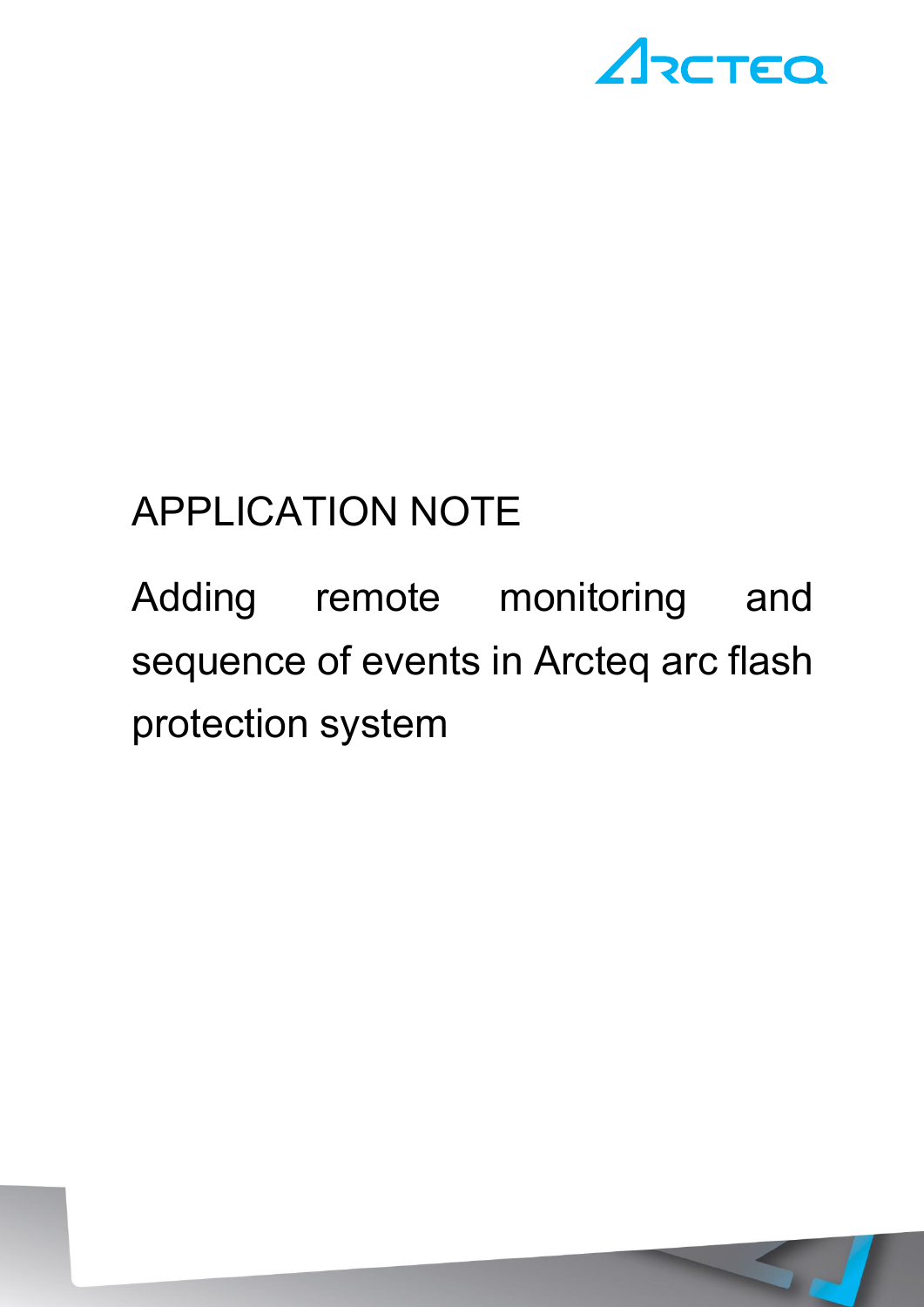| Revision | 1.0                       |
|----------|---------------------------|
| Date     | 5 <sup>th</sup> May, 2015 |
| Changes  | N/A                       |
| Prepared | JA                        |
| Approved | <b>SD</b>                 |

57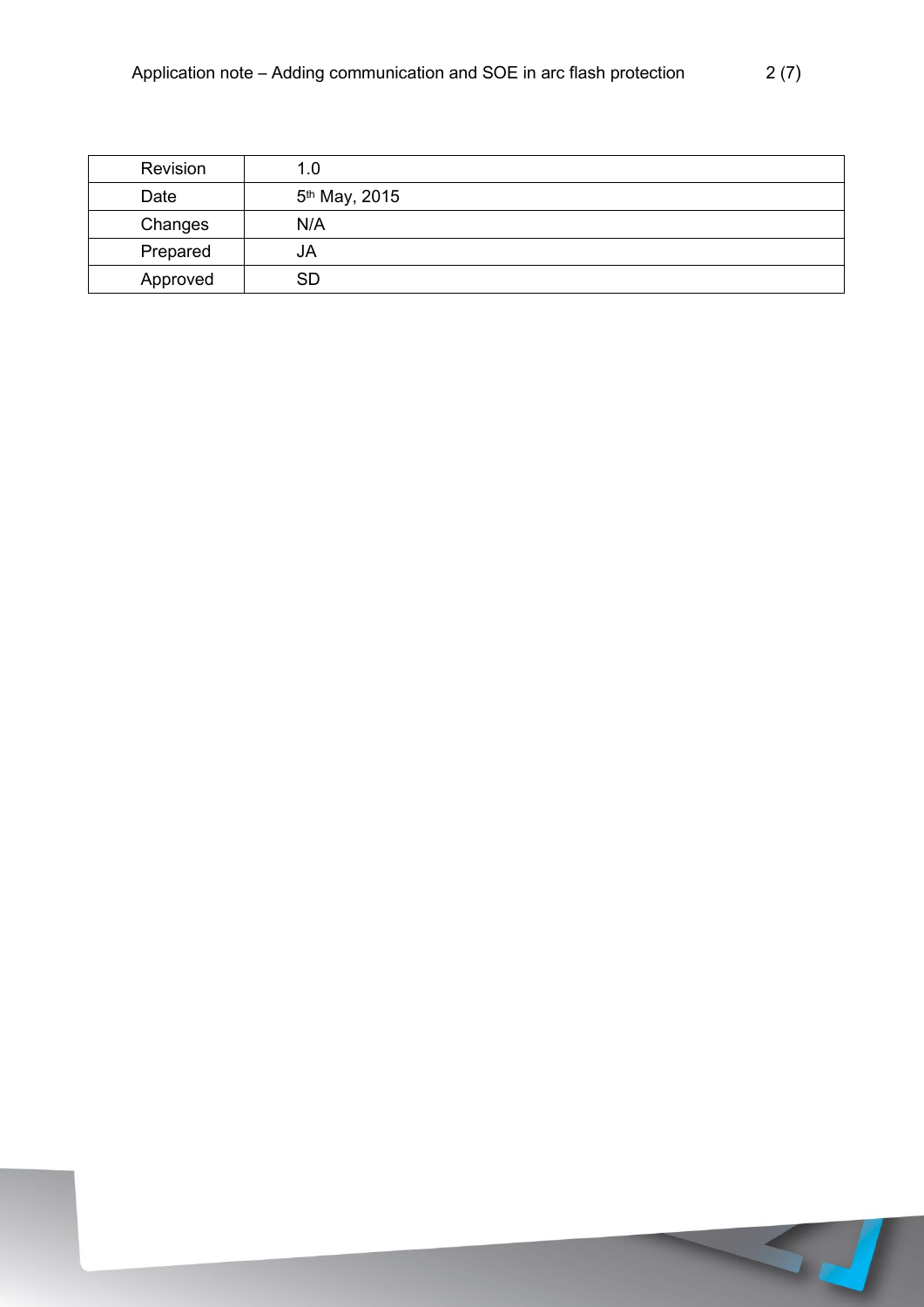## 1 BACKGROUND

The protective devices based on arc light sensors were first introduced in early eighties more than 30 years ago. Modern arc flash protection systems contain full self-supervision capabilities in order to provide highest level of dependability by alarming of any erroneous conditions. More selective and flexible programmable tripping scenarios have been added to arc flash protection systems. Previously it has been a common practice to isolate the substation totally in case of an arcing faults, i.e. tripping the main feeding circuit breakers. Today's most complex systems require total selectivity limiting the effected zone to minimum in case of an arc fault. Added complexity of tripping schemes leads to considerations for remote monitoring and event analyses. This document describes several alternative ways of adding these features in Arcteq arc flash protection systems.

#### 1.1 AVAILABLE REMOTE AND LOCAL DATA

Arc flash protection systems are designed to operate only in an event of arcing fault. Arc flash systems may well be installed for years without actual events. The most important remote data of the installed arc flash protection is *system healthy* indication (or system failure indication) of all and any system components and interconnections. After system activation the *trip event* data transfer to operator is of outmost importance. Transferring fault location can be considered a merit for faster fault restoration but it should be noted that availability of this data greatly depends on system configuration and selected sensor types.

It is important to note that system failure or trip event always requires operator assistance locally at the switchgear. Therefore clarity of the local data at arc flash protection system's Human Machine Interface (HMI) is at least as important as the well formulated remote data. Often, depending on auxiliary power supply arrangement, the substation is totally powerless after arc flash protection trip event. Therefore local data at HMI shall be stored in nonvolatile memory.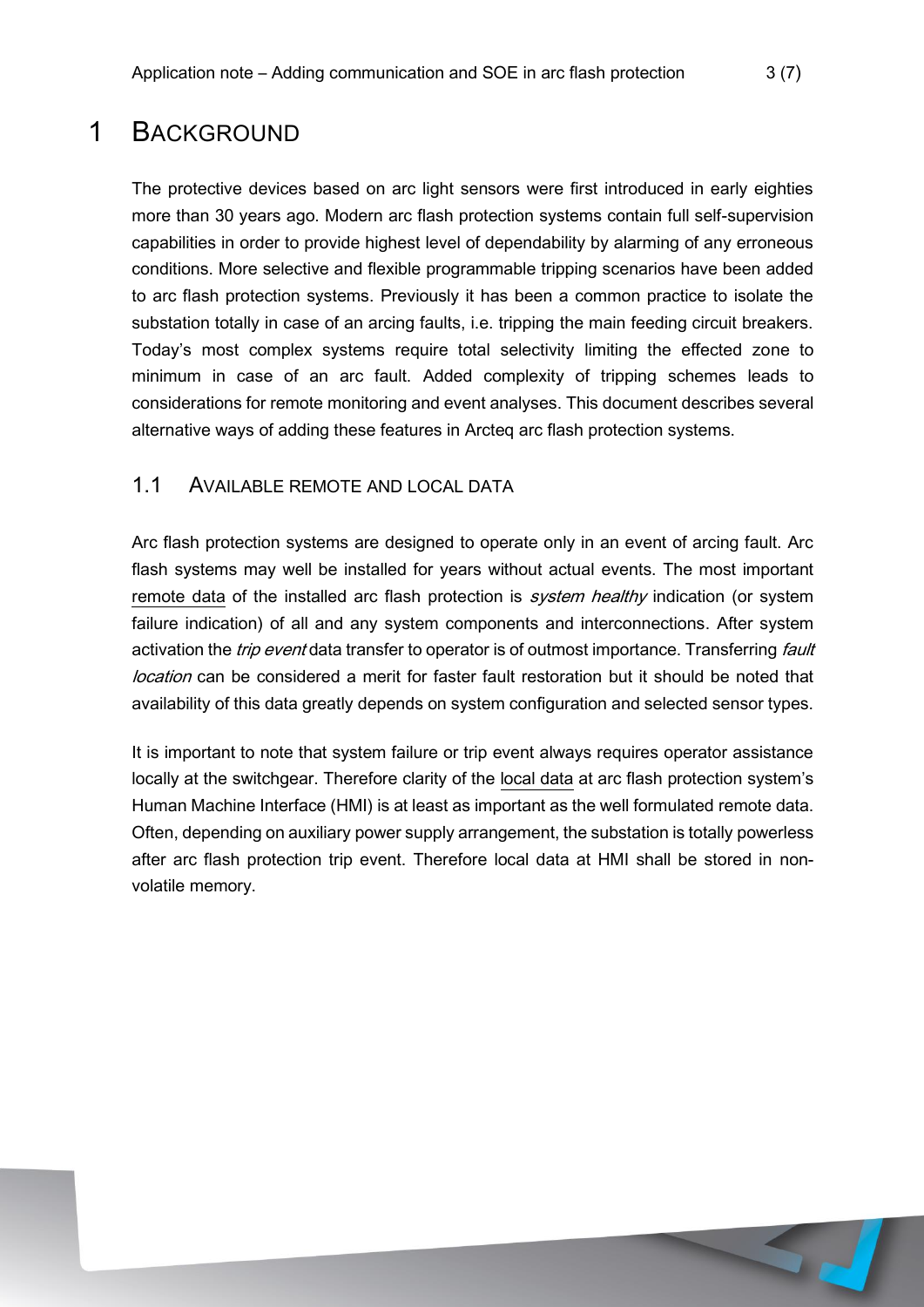### 1.2 LOCAL DATA IN ARCTEQ ARC FLASH PROTECTION SYSTEM

Arcteq AQ 100 arc flash system is designed to provide only the much needed operator local data. All inputs and outputs have a designated LED with text pocket for adding the description. Units are operated with single push button.



*Figure 1: AQ 100 arc flash protection system HMI with clear LED indication and single push-button arrangement*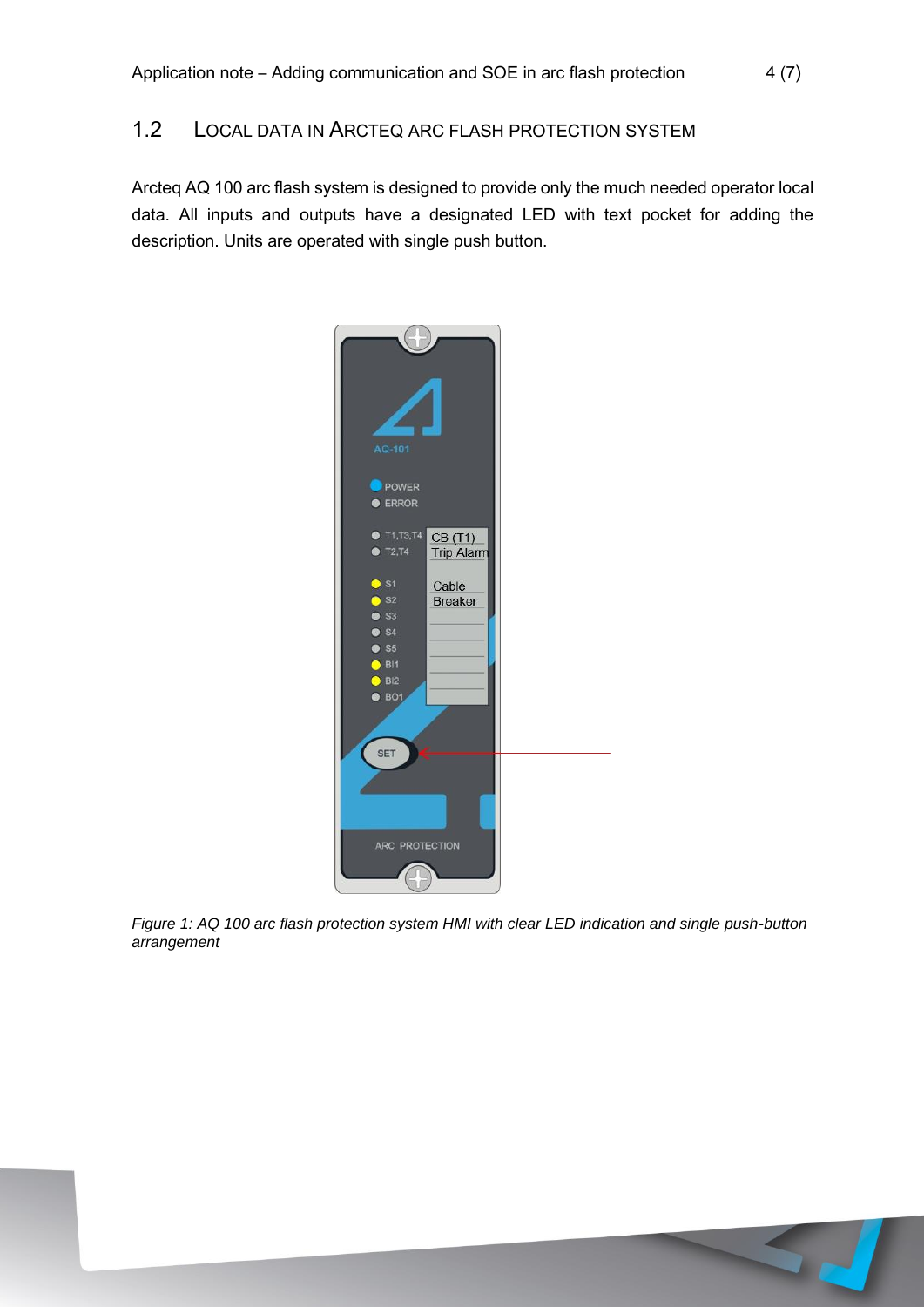An additional alarm annunciator unit, AQ S214 is available for additional local data. The AQ S214 provides for time stamped sequence of events with freely programmable descriptions. Maximum 48 LED indications can be added. The AQ S214 serves also for communicating data to remote monitoring location (SCADA) with variety of standard protocols including IEC 61850, DNP 3, DNP 3 over TCP, Modbus RTU, Modbus TCP, IEC 103, IEC 101, IEC 104 and SPA bus.



*Figure 2: AQ S214 alarm annunciator HMI with clear text indications and programmable LEDs*

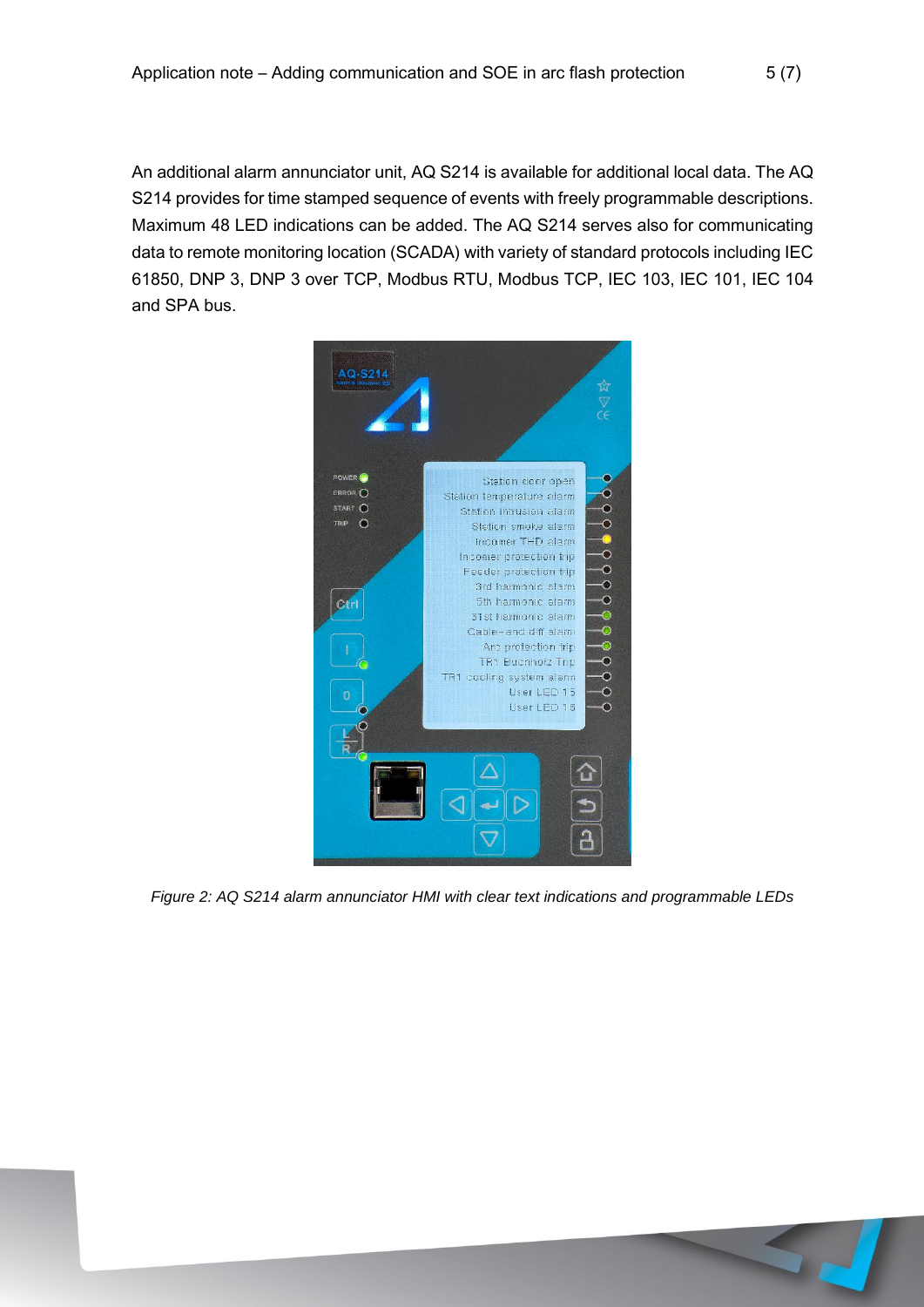

*Figure 3: AQ S214 used for local alarm annunciation, sequence of events and communication link to SCADA system.* 

#### 1.3 REMOTE DATA TRANSFER ALTERNATIVES

As the required amount of data from arc flash protection system is limited there are various solutions on transferring the data to remote location. Traditional *hard-wiring* of trip information and system failure/healthy data either to local PLC, RTU or digital protective relays is the most straight forward solution. All Arcteq arc flash units come with several trip/signal contacts for multiplying trip and system failure information. These contacts can be used also to trigger disturbance recorder in digital relays.

Adding a *digital alarm annunciating* unit according to figure 3 above provides for both variety of communication protocols and additional local HMI and sequence of events.

Third alternative is to utilize *digital protective relay* as a "master" unit of the system as per figure 4 below. Arcteq AQ 200 series protection IEDs come with IEC 61850, DNP 3, DNP 3 over TCP, Modbus RTU, Modbus TCP, IEC 103, IEC 101, IEC 104 and SPA protocols. This alternative provides also for integrated disturbance recorder and back-up or primary 50/51 protections.